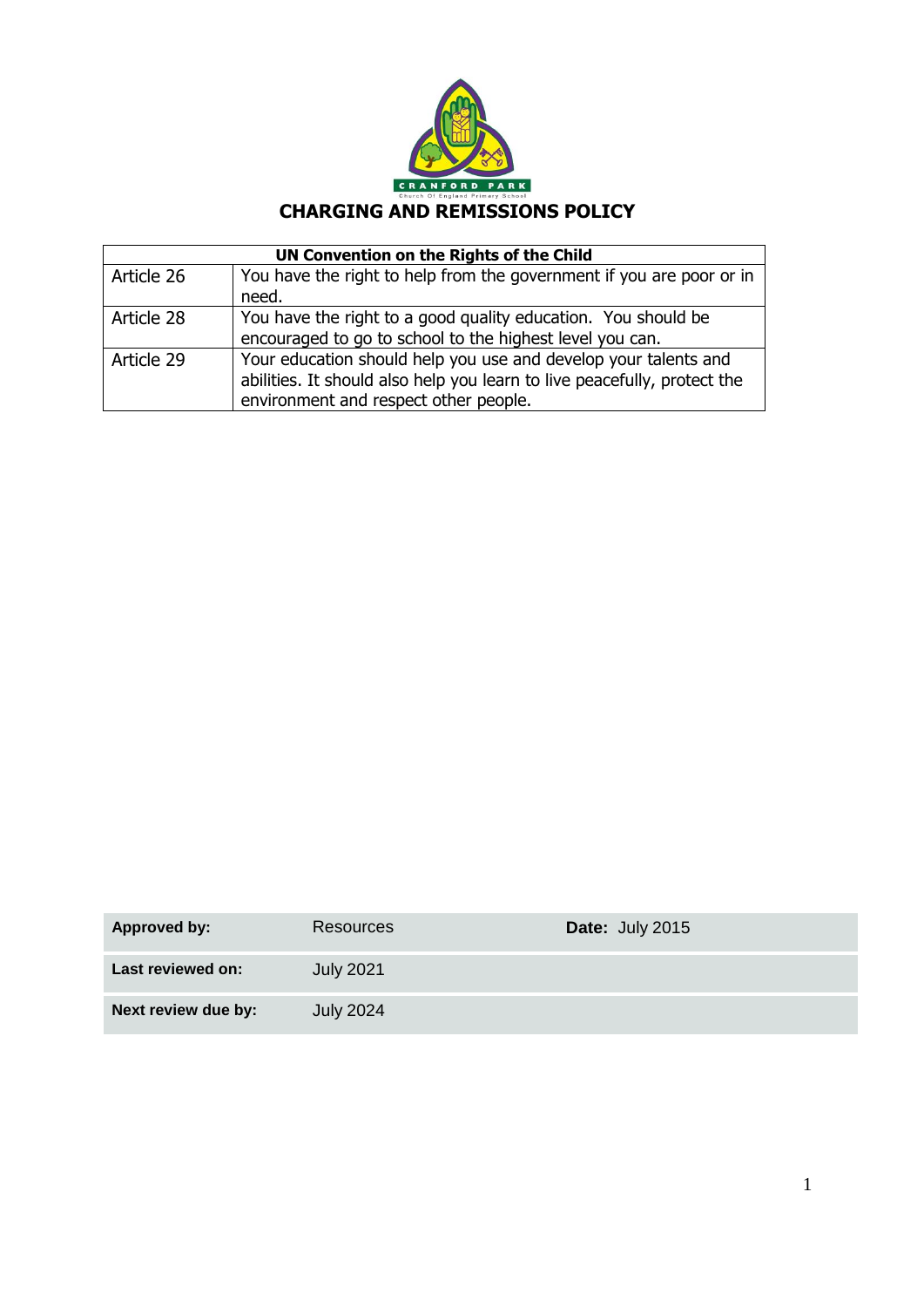The Governing Body recognises the valuable contributions that the wide range of additional activities provided, including clubs, educational visits and residential experiences, make towards pupils personal and social education. This policy aims to clarify what is liable for charging and what is left as voluntary contribution and states where remission of charges may be available.

# **Education during school hours**

A charge may be made for extra-curricular instrumental tuition and instrument hire.

### **Education partly during school hours**

**Residential -** Where a school activity involves pupils being at least one night away from home, a charge for the actual cost of providing board and lodging will be made. In addition, voluntary contributions for transport and activity costs will be sought. Pupils in receipt of free school meals will be exempt from the cost of board and lodgings.

**Non-residential -** Voluntary contributions will be sought to support these activities.

## **Voluntary contributions**

Voluntary contributions will be sought from parents for activities such as educational visits. All letters to parents publicising a particular activity will make it clear if voluntary contributions are being sought and whilst no pupil will be omitted from activities, it will be made clear that the activity will not take place if parents are reluctant to support it. The Headteacher has the right to waive the voluntary contribution if it is causing financial hardship to a family.

### **Optional activities outside school hours**

Charges may be levied for optional activities outside school hours. Charges will not exceed the actual cost of the individual pupil's participation. These costs can include insurance and accounting costs (non-teaching staff costs).

#### **Charges for materials used**

A charge may be made where the school has supplied the materials for making an item which the pupil subsequently takes home.

#### **Breakages and damage**

Parents may be asked to pay for breakages and/or damage to school property or equipment where this is the result of a pupil's misbehaviour.

**Remissions available-** The Headteacher may apply some remission of charges for optional activities for pupils whose parents will find it difficult to meet the costs.

**The Freedom of Information Act 2000** took full effect on January 1st 2005, establishing a general right of access to information held by all public authorities, including maintained schools. Cranford Park CE Primary School has discretion to charge applicants a fee in accordance with the Fees Regulations.

If a person requests information not contained within the school's publication scheme, the school will charge a fee as outlined below:

- Photocopying 20p for an A4 sheet.
- Postage the amount required to post any information.

Charges for photocopying and postage must be met in full before any request for